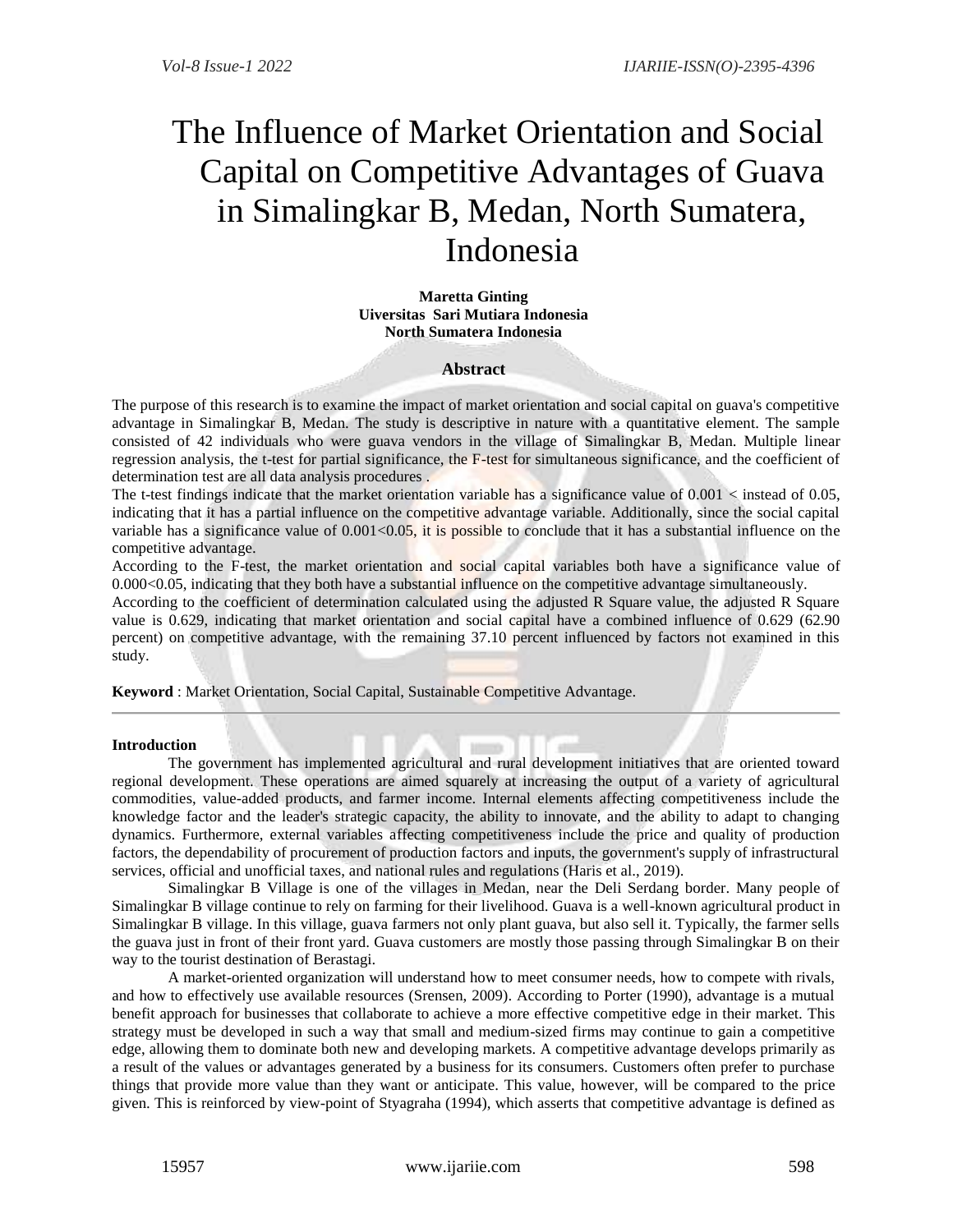a corporate entity's capacity to provide more value for its goods than rivals, and that added value results in advantages for consumers. Uniqueness, rarity, inability to be imitated, inability to be replaced, and competitive pricing are some of the factors used to determine competitive advantage. Porter in Maruta et al. (2017) define competitive advantage as a strategy for outperforming competitors and gaining market share.

To maintain a competitive edge, guava farmers in Simalingkar B must either generate the same level of customer value as their rivals and be more efficient in their production, or their production must produce final value at competitive pricing. The quality of guava products produced by farmers in Simalingkar B Village has to be enhanced, particularly those with flaws and brown stains on the skin. Guava consumers like smooth, undamaged guava skin. Guava grown by farmers in Simalingkar B also lacks the distinctiveness that would entice people to purchase it, such as guava grown in Bangkok, Vietnam, or Thailand, which weighs more than 1.5 kg per seed. Guava's shape or design must also be addressed, since there are presently several techniques for producing guavas with desired shapes, which might be smooth-round, not necessarily oval, or square in shape. When farmers sell, they might also use unusual ribbons or plastic to pique the curiosity of customers.

Market orientation is critical for businesses as company rivalry becomes more intense and client requirements more dynamic. Market orientation is a company culture in which small and medium-sized businesses are driven to be innovative in their pursuit of higher consumer value. According to Grinstein (2008), market orientation is one of the components of a business's culture and conduct that contribute to customer orientation. Additionally, Grinstein (2008) notes that the market orientation behavior of a business is composed of three components: customer orientation, competitor orientation, and interfunctional coordination orientation, all of which must be supported by a suitable culture.

Simalingkar B guava farmers are direct marketers of guava "klutuk." These guava farmers plant guava in their backyards or fields and sell the fruit in their front yards, which are often passed by visitors returning from the tourist destination of Berastagi and its environs. The phenomenon in the field of guava created by Simalingkar B farmers is still in its infancy. The guava they offer is identical to that grown in other parts of North Sumatera. Customer orientation is also not ideal among guava growers in Simalingkar B, as a result of which customer demands have been unsatisfied. Additionally, guava growers in Simalingkar B are not aggressive in their pursuit of knowledge of guava "klutuk" that appeals to customer preferences.

Social capital refers to an individual's efforts to develop ties with others. By adhering to social standards and developing trust, social capital is established through the pattern of interactions between people within a group and between groups. Developing social capital entails establishing social interactions with all stakeholders (Aslam et al., 2013; Zheng et al., 2013).

The village's guava farmers are mostly Karo, and the majority of guava klutuk farmers in Simalingkar B continue to be related. However, farmers of guava in Simalingkar B continue to face a lack of assistance from the government. There are seldom talks between farmers that develop and give mutual input. Additionally, the government has never offered instruction on how to grow excellent guava and sell it, which means that farmers nearly never participate in agricultural activities that would result in the best guava. These phenomena are worth investigating, particularly the degree to which market orientation and social capital affect guava's competitive advantage in Simalingkar B, Medan.

## **Research purposes**

- To analyze the effect of market orientation on the competitive advantage of guava in Simalingkar B, Medan.
- To analyze the effect of social capital on the competitive advantage of guava in Simalingkar B, Medan.
- To analyze the effect of market orientation and social capital on the competitive advantage of guava in Simalingkar B, Medan.

## **Literature Review**

### **Market Orientation**

Market orientation is described as the process of creating and communicating market information in order to increase the number of customers (Kohli & Jaworski 1990). Narver and Slater (1990) describe market orientation as the most successful organizational culture for fostering critical behaviors that result in improved value creation for buyers and company performance. According to Hasan (2009), "market orientation" refers to the capacity to evaluate the market in order to comprehend the unique demands of each consumer in order to satisfy both present and prospective customers.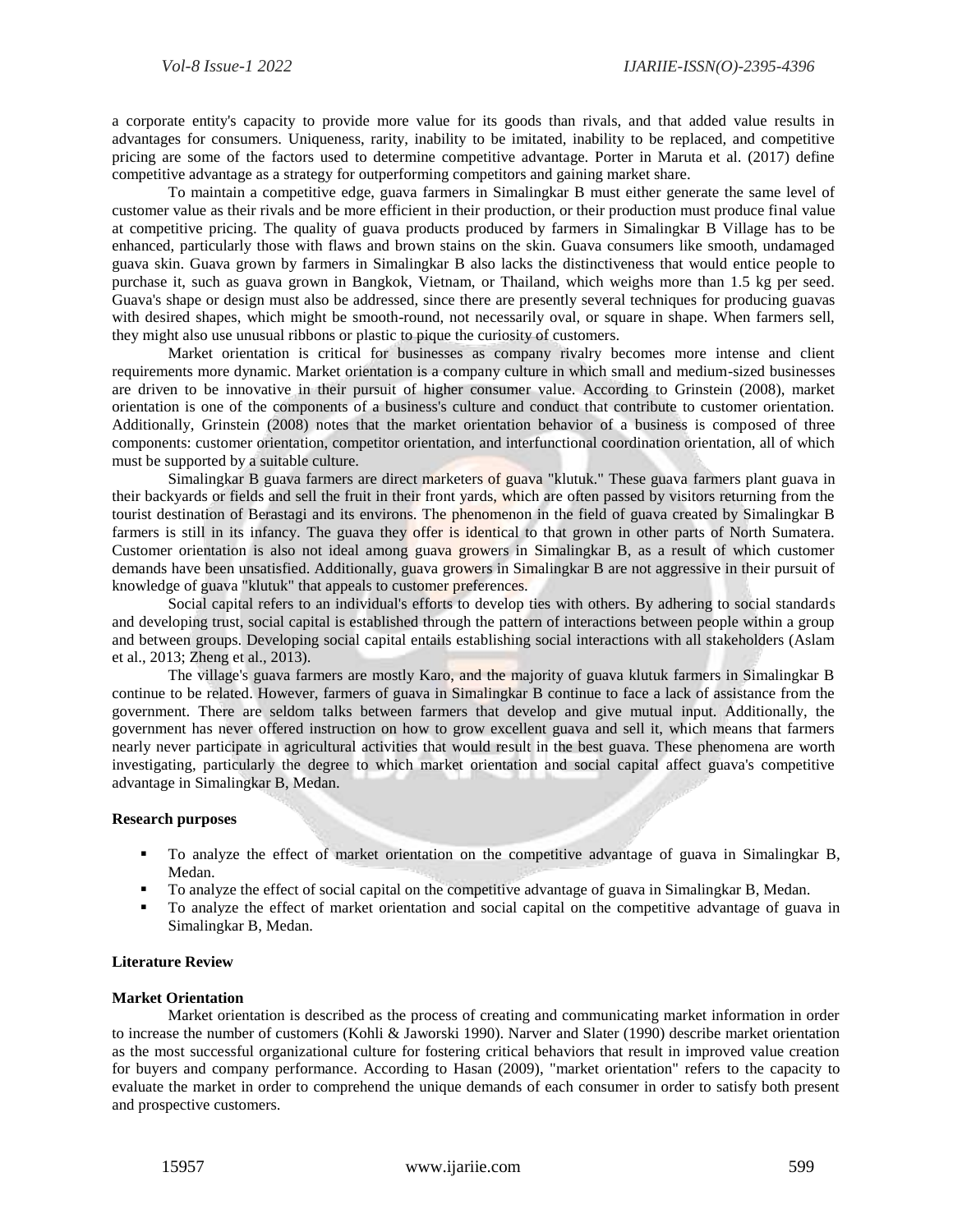Customer orientation, competitor orientation, and market information are all markers of market orientation, according to Uncles (2000). Kholi and Jaworski (1993) define market orientation as consisting of three elements: customer focus, coordinated marketing, and profitability, because these three components are inextricably linked to the organizational decision-making process based on acquired information and have undergone a process of unification with the company's behavioral values (culture).

## **Social Capital**

Among the personalities is Fukuyama, who defines social capital as the capacity of individuals to cooperate cooperatively in groups and organizations for shared goals. In other words, Fukuyama views social capital as a collection of informal ideals or standards held by community members that facilitate collaboration (Field, 2010). According to Cohen and Prusak (2001), social capital is an active link between communities. Each relationship pattern is tied to mutual understanding and shared ideals, which link group members to the prospect of collective action being conducted efficiently and effectively. Social capital is a kind of capital that is inherent in social relationships (Wikramasinghe & Weliwitigoda, 2011).

According to Ridell (1997), social capital consists of three parts: trust, norms, and networks. Trust. As Fukuyama (2010) explains, trust is a hope that develops inside a community and is shown via honest, orderly, and cooperative conduct based on shared standards. Additionally, norms are constructed and evolved based on previous instances of collaboration and are utilized to foster an environment of cooperation (Putnam, 1993; Fukuyama, 1995). Putnam (1995) believes that intimate social networks foster members' sense of cooperation and the benefits of membership.

## **Competitive Advantage**

Competitive advantage is defined in two distinct but related ways. The first perspective is based on resources, while the second is based on competitive strength (Day and Wensley, 1988). According to Chen et al. (2009), a corporation with several positions in which rivals cannot duplicate the company's approach cannot reap sustained advantages. According to David Fried and colleagues (2016), a sustainable competitive advantage may be achieved by (1) adjusting continually to all changes and external trends, events, and internal capabilities and resources. (2) establishing, executing, and evaluating key strategies for both internal and external elements. According to Barney (1991), an advantage is possible if a business has the resources and is also capable of creating greater value for the business. It is quantifiable by its intrinsic value, rarity, imitable, and non-substitutability. Valuable is committed to maximizing the value of the company's resources by identifying opportunities and mitigating risks. Rare focuses on rare or unusual resources and goods in order to maximize the company's potential. Imitable focuses on resources and goods that are difficult for rivals to duplicate. A non-substitutable resource is one that cannot be substituted with another.

### **Conceptual Framework**

Market orientation may help discover customer needs, with the expectation that businesses will be able to provide those needs either through the creation of new products or product development in order to compete (Li and Zhou, 2010). The market orientation of an organization is a significant determinant of competitive advantage (Musigire, 2016). Additionally, Maruta et al. (2017) stated that market orientation has a favorable and substantial influence on competitive advantage.

According to Sugito and Kamaluddin (2012), social capital has a positive and significant influence on competitive advantage. The more effectively social capital is used, the higher the competitive advantage. Additionally, Khamimah and Suyati (2015) demonstrate in their study that social capital, which consists of networks, trust, and dedication, has an effect on the sustained competitive advantage of small and medium-sized firms. From the viewpoints expressed in the theories, it is possible to deduce a conceptual framework that serves as a determinant of thought flow and serves as the foundation for this study, which is stated as follows:

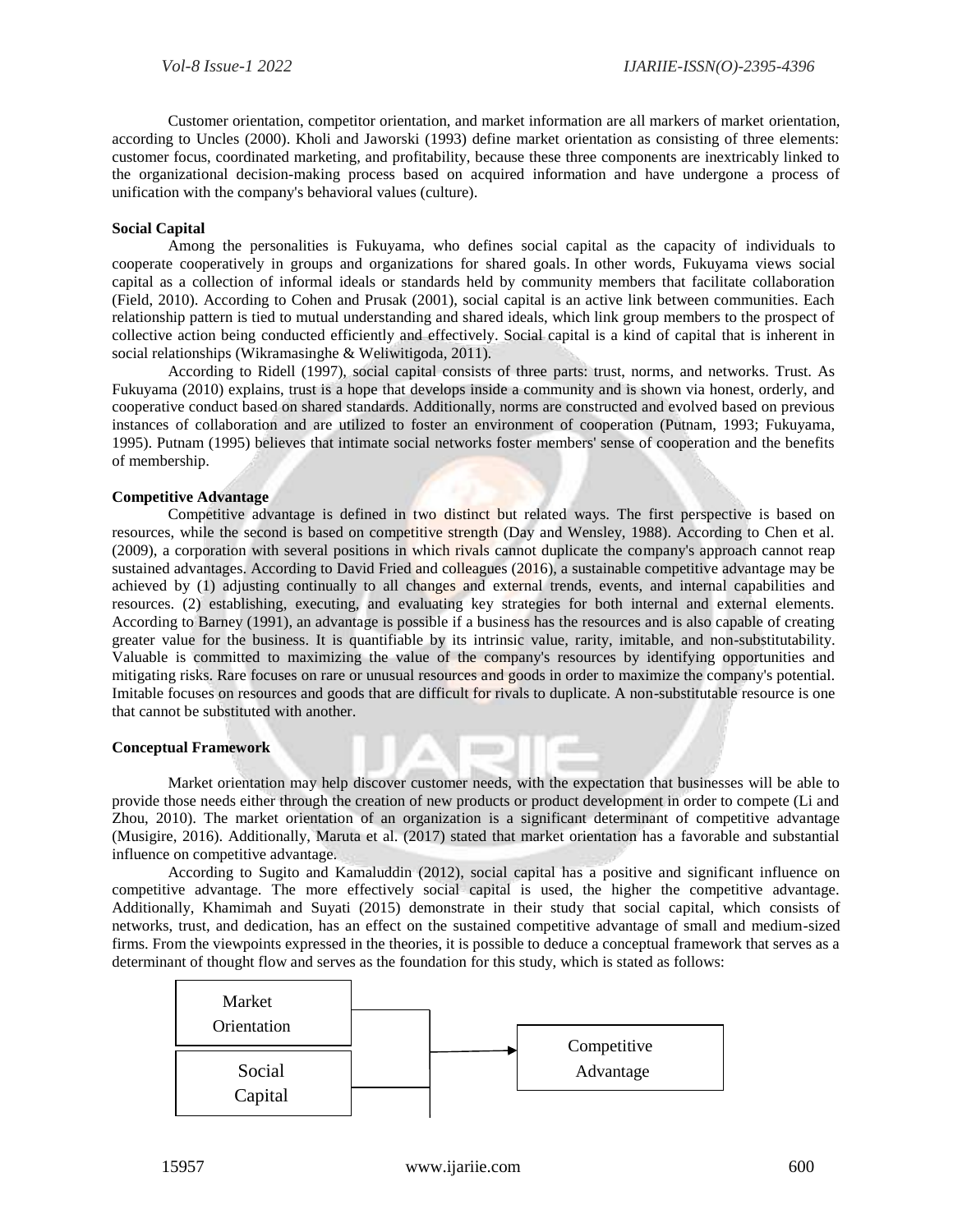# Figure1 Research Framework

# **Research Methodology**

Sudjana (2004; 53) notes that descriptive research techniques with a quantitative approach are utilized when the objective is to numerically characterize or explain an occurrence or a current event. According to the level of explanation, this study is associative in nature, in that it seeks a link between two variables in a causal relationship comprised of one independent and one dependent variable (Arikunto 1993; 5).

According to Sugiyono (2010; 115), "population" is a broad category of things or people chosen by researchers for study and subsequent findings. The population in this research consisted of 42 guava vendors in the village of Simalingkar B, Medan.

The data analysis approach employed in this research was multiple linear regression, which is a strategy for determining the influence of an independent variable on a dependent variable. The following are the models used in this study:



**Coefficients<sup>a</sup>**

| Coemacins                                                        |                                                         |       |      |                 |      |  |  |
|------------------------------------------------------------------|---------------------------------------------------------|-------|------|-----------------|------|--|--|
| Model                                                            | Unstandardized Coefficients   Standardized Coefficients |       |      |                 |      |  |  |
|                                                                  | Std. Error                                              |       | Beta |                 | Sig. |  |  |
| (Constant)                                                       | $-.014$                                                 | 3.009 |      | $-.005$ .996    |      |  |  |
| MO                                                               | .506                                                    | .143  |      | .434 3.552 .001 |      |  |  |
| SC                                                               | .531                                                    | 142   |      | .458 3.744      |      |  |  |
| $\mathbf{D}$ $\mathbf{I}$ $\mathbf{M}$ $\mathbf{I}$ $\mathbf{I}$ |                                                         |       |      |                 |      |  |  |

a. Dependent Variable: CA

 The following table compares the influence of market orientation and social capital on Guava's competitive advantage in Simalingkar B, Medan:

 $Y = a + b_1X_1 + b_2X_2 + e$  $Y = -0.014 + 0.506 X_1 + 0.531X_2 + e$ 

The interpretation is :

Constant (a)  $=0.014$ , shows that the value is constant if the variables are Market orientation (X1) and Social capital  $(X2) = 0$ , then the purchase decision is-0.014. The Market orientation Coefficient (b1) = 0.506 indicates that for every one unit increase in the Market orientation variable, the competitive advantage will increase by 0.506. The Social capital Coefficient  $(b2) = 0.531$  indicates that for every unit increase in the social capital variable, the competitive advantage will increase by 0.531.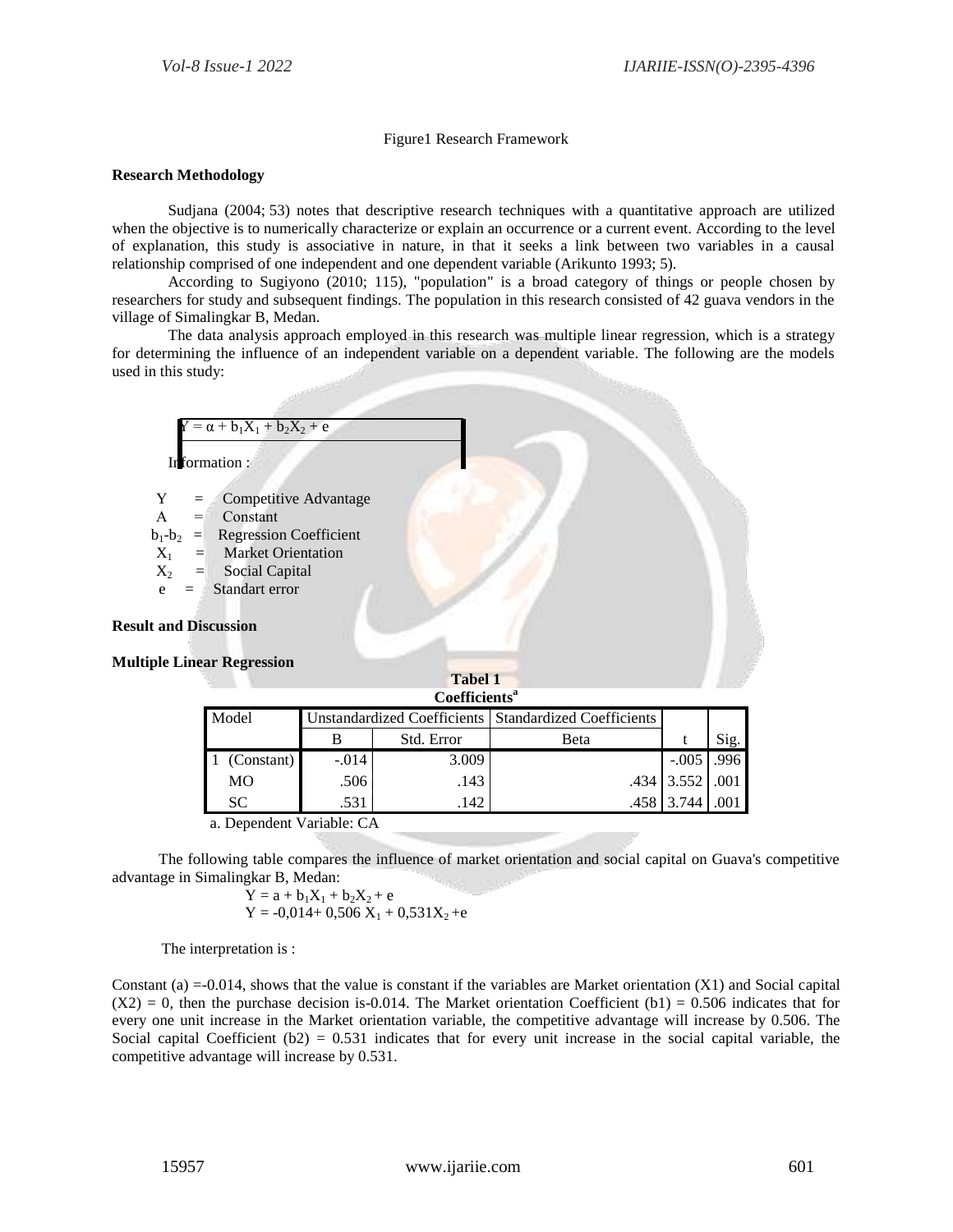According to the interpretation above, market orientation (X1) and social capital (X2) factors have an effect on Guava's competitive advantage in Simalingkar B, Medan.

## **The t-test results**

| Table 2                             |
|-------------------------------------|
| <b>Partial Test Result (t-test)</b> |
| Coefficients <sup>a</sup>           |

|       |            | ------------ |         |      |
|-------|------------|--------------|---------|------|
| Model |            |              | Sig.    |      |
|       |            |              |         |      |
|       | (Constant) | $-.014$      | $-.005$ | .996 |
|       | MO         | .506         | 3.552   | .001 |
|       | SС         | .531         | 3.744   | .001 |
|       |            |              |         |      |

a. Dependent Variable: CA

A t-test was used to determine if each independent variable, market orientation (X1) and social capital (X2), would have a significant effect on guava's competitive advantage in Simalingkar B, Medan. The following are the test criteria: As shown in Table 2, the market orientation variable has a significance value of 0.001 when compared to 0.05, indicating that it has a partially significant influence on the competitive advantage variable. Additionally, the social capital variable has a significance value of 0.001, which is lower when compared to 0.05, indicating that it has a significant effect on the competitive advantage variable..

## **F-test Result**

| Table 3<br><b>Simultaneous Test Results (F-Test)</b><br><b>ANOVA</b> <sup>b</sup> |            |                |    |             |        |                   |
|-----------------------------------------------------------------------------------|------------|----------------|----|-------------|--------|-------------------|
| Model                                                                             |            | Sum of Squares | df | Mean Square |        | Sig.              |
|                                                                                   | Regression | 382.204        |    | 191.102     | 35.683 | .000 <sup>a</sup> |
|                                                                                   | Residual   | 208.868        | 39 | 5.356       |        |                   |
|                                                                                   | Total      | 591.071        | 41 |             |        |                   |

a. Predictors: (Constant), SC, MO

b. Dependent Variable: CA

The F test was used to determine whether the independent variables "market orientation" (X1) and "social capital" (X2) will have a significant effect on the competitive advantage (Y) of guava in Simalingkar B, Medan, either concurrently. The following are the test criteria: As shown in Table 3, the market orientation and social capital variables both have a significance value of 0.000 0.05, indicating that they both have a significant effect on the competitive advantage variable.

## **Determination Test (R2)**

| Tabel 4<br>Hasil Keoefisien Determinasi $(R2)$<br><b>Model Summary</b> |   |      |      |                                                           |  |  |
|------------------------------------------------------------------------|---|------|------|-----------------------------------------------------------|--|--|
| Model                                                                  | R |      |      | R Square   Adjusted R Square   Std. Error of the Estimate |  |  |
| dimension $0 \quad 1 \quad .804$ <sup>a</sup>                          |   | .647 | .629 | 2.31421                                                   |  |  |

a. Predictors: (Constant), SC, MO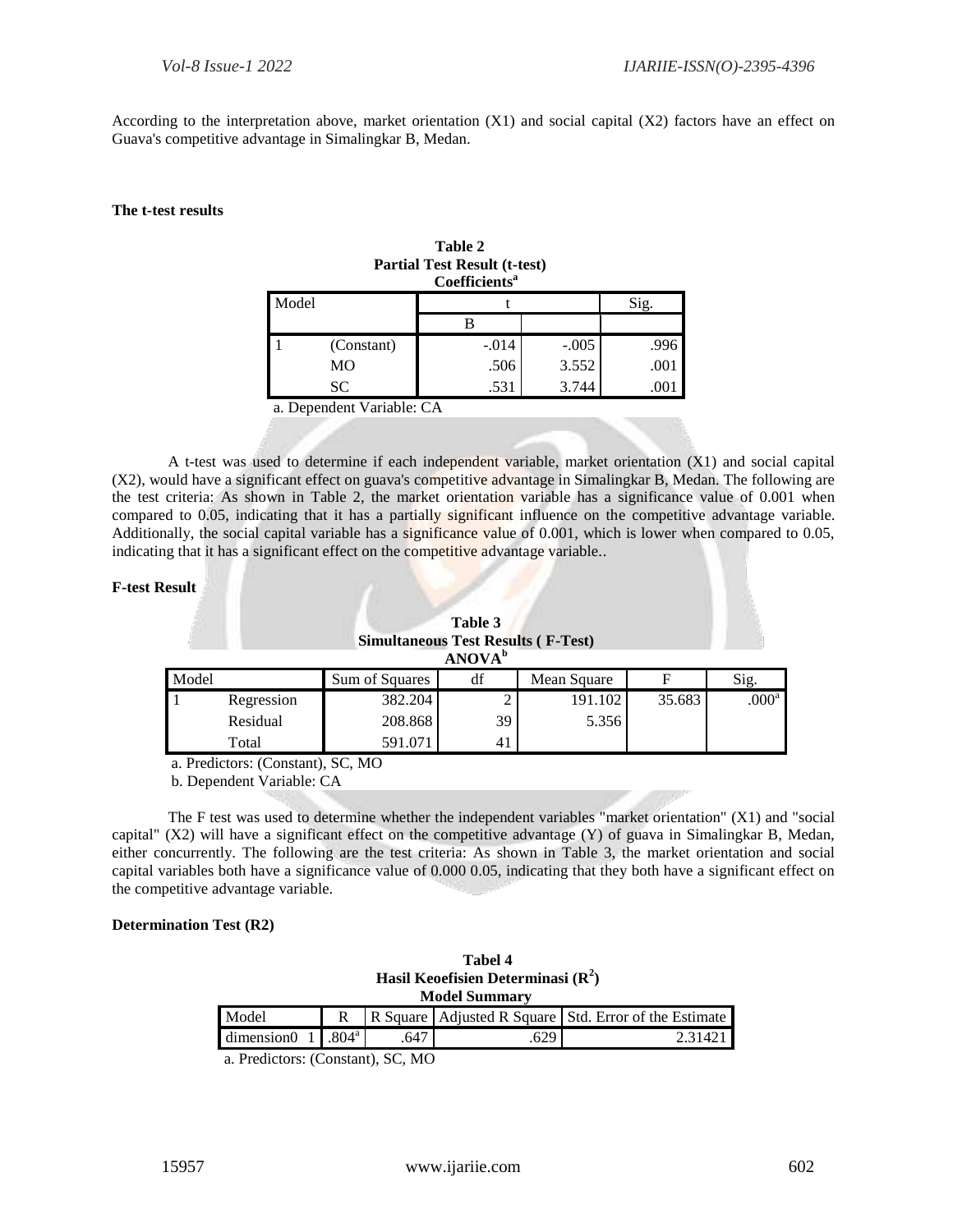As seen in Table 5, the coefficient of determination is calculated using the modified R-Square value since more than one independent variable is involved. According to table 4, the value of adjusted R square is 0.629. Thus, the size of market orientation and social capital effects on competitive advantage is 0.629 (62.90%), whilst the remaining 37.10% is affected by variables not addressed in this research.

## **Discussion**

According to the significance of market orientation, which is 0.001 instead of 0.05, the market orientation variable has a partial influence on the competitive advantage variable. This is consistent with the study by Talaja et al. (2017), which indicates that market orientation significantly improves competitive advantage. Additionally, Alwi and Handayani (2018) demonstrate in their study that market orientation has a positive and substantial influence on competitive advantage, and therefore, it is critical to pay attention to developing strategies that emphasize market-oriented methods. Guava producers in Simalingkar B must be able to make goods that outperform rivals, for example, by developing guavas with a more delectable flavor while remaining true to the guava flavor. Additionally, Simalingkar B guava producers must be able to boost customer satisfaction while purchasing guava at their kiosks. Finally, but certainly not least, guava farmers in Simalingkar B must actively seek information on customer interests since many guava farmers in Simalingkar B plant guava based on the seeds available nearby, rather than undertaking in-depth research of market preferences.

Additionally, the social capital variable has a significance value of  $0.001 < 0.05$ , indicating that it has a significant effect on the competitive advantage variable. This is consistent with Maretta Ginting's study (2019), which indicates that social capital has a positive and significant influence on the sustained competitive advantage of farmers in the Karo district's horticulture goods. Additionally, Pudjo Sugito and Kamaluddin (2012) demonstrate in their research that social capital has a positive and significant effect on the competitive advantage of small and medium-sized enterprises, such that the more effectively social capital is used, the greater the competitive advantage of small and medium-sized enterprises.

Guava farmers in Simalingkar B have not coordinated optimally with other guava business players, as a result of which they have been unable to supply negotiating power and mutual input into the guava industry. Additionally, guava producers in Simalingkar B must establish confidence with both other guava farmers and buyers. Guava farmers in Simalingkar B should also strengthen their relationships with the local community via a variety of mutually beneficial activities, such as cooperating with Simalingkar B housewives to manufacture processed guava dishes such as candied guava or pickled guava.

According to the F-test, the market orientation and social capital variables both have a significance value of  $0.000 < 0.05$ , indicating that they both have a significant effect on the competitive advantage variable.

According to the coefficient of determination calculated using the adjusted R Square value, the adjusted R Square value is 0.629, which indicates that market orientation and social capital have a combined influence of 0.629 (62.90 percent) on competitive advantage, while the remaining 37.10 percent is influenced by other factors not examined in this study..

## **Conclusion**

On the basis of the analysis and debate that have taken place, the following conclusion may be drawn: Market orientation has a significant positive effect on guava's competitive advantage in Simalingkar B, Medan. Social capital has a substantial beneficial effect on guavas' competitive advantage in Simalingkar B, Medan. Market orientation and social capital both have a strong positive effect on guava's competitive advantage in Simalingkar B, Medan..

## **References**

Alwi, Taufik and Esti Handayani. (2018). "Keunggulan Bersaing UKM yang Dipengaruhi oleh Orientasi Pasar dan Inovasi Produk." Jurnal Pengembangan Wiraswasta Vol. 20 No. 03 – Desember 2018, [http://ejurnal.stieipwija.ac.id/index.php/jpw,](http://ejurnal.stieipwija.ac.id/index.php/jpw) p-ISSN 1411-710X, e-ISSN 2620-388X.

Arikunto, Suharsimi. (2002). Metodologi Penelitian Suatu Pendekatan Proposal. Jakarta : PT. Rineka Cipta.

Arikunto, Suharsimi. (2006). Prosedur Penelitian, Suatu Pendekatan Praktik.Jakarta : Rinneka Cipta.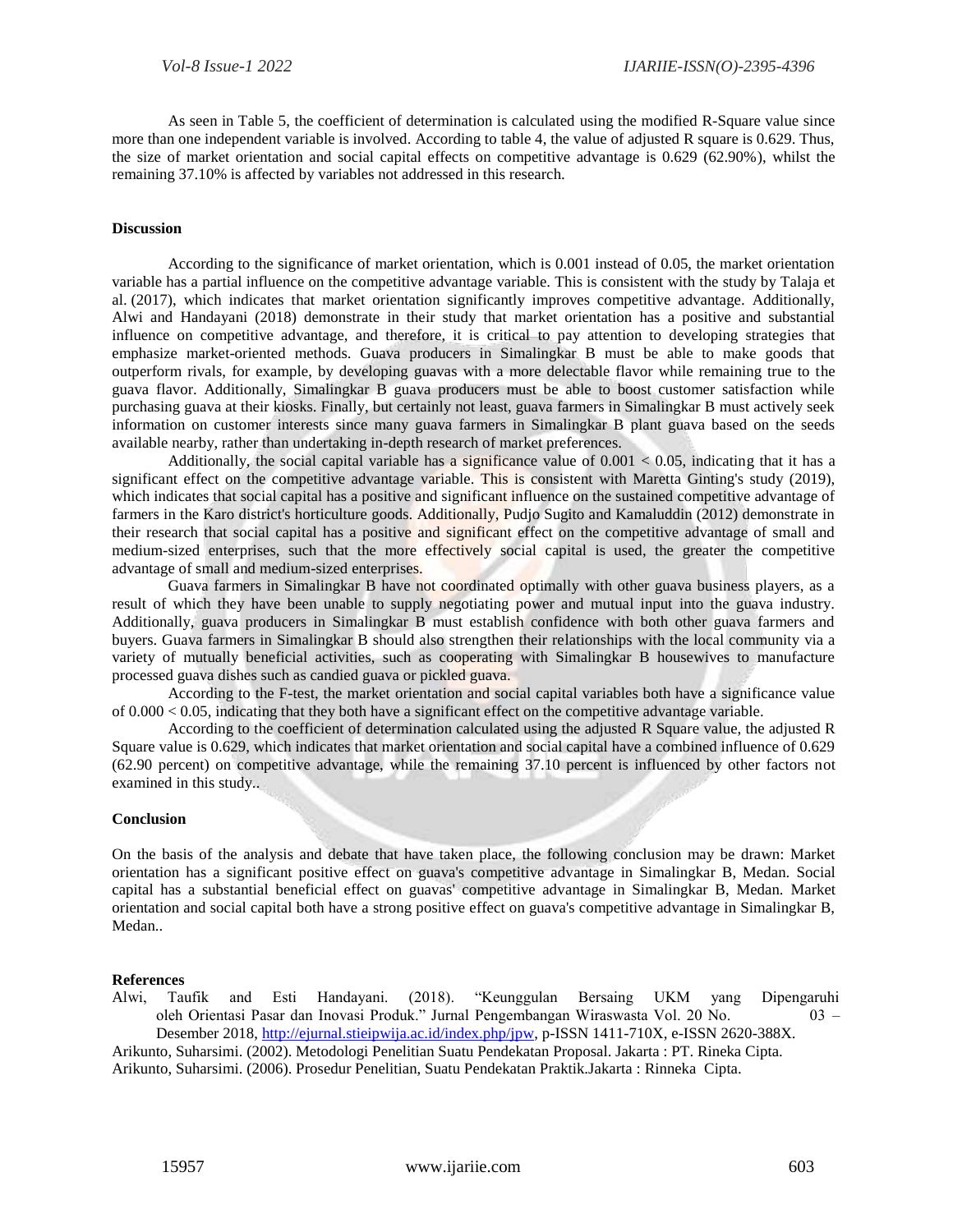- Aslam, M.M. Haris; Shahzad, Khuram ; Syed, Ally Raza; & Ramish, Asher. (2013). Social capital and knowledge sharing as determinants of academic performance. Journal of Behavioral & Applied Management, Vol. 15, Issue 1, pp. 25-41.
- Barney, Jay B. (1991). "Firm Resources and Sustained Competitive Advantage" Journal of Management 17(1):99–120.
- Chen, Y.S., Lin, M.J.J. and Chang, C.H. (2009), "The Positive Effects Of Relationship Learning And Absorptive Capacity On Innovation Performance And Competitive Advantage In Industrial Markets", Industrial Marketing Management.
- Cohen, S., dan Prusak L. (2001). In Good Company: How Social Capital Makes Organization Work. London: Harvard Pres.
- David, F. R., & David, F. R. (2016), Manajemen Strategik: Suatu Pendekatan Keunggulan Bersaing. Jakarta: Salemba Empat.
- Day, G.S. and Wensley, R., (1988),"Assessing advantage : a framework for diagnosing competitive superiority", Journal of Marketing, Vol.52 No.2, pp.1-20.
- Field, J. (2010). Modal Sosial. Kreasi Wacana, Bantul. (Diterjemahkan oleh Nurhadi).
- Fukuyama, F. (1995). Trust: The Social Virtues and the Creation of Prosperity. New nYork: The Free Press
- Fukuyama, F. (2010). "Trust". Yogyakarta: Penerbit Qalam.
- Ginting, Maretta (2019) Linking Social Capital, Business Environment, Product Innovation. And Sustainable Competitive Adventage : Empirical Evidence Form Farmers In Karo Regency, North Sumatera, Indonesia. Biennial Preceeding of 2<sup>nd</sup> Economics and Business International Conference (EBIC) 2019.
- Grinstein, A.(2008). The effect of market orientation and its components on innovation consequences : a meta-analysis. Journal of the Academy of Marketing Science, 36(2), 166-173.
- Hasan, Ali. (2009). Marketing. Yogyakarta: Media Pressindo.
- Jaworski, B.J. & Kohli, A.K. (1993). *"*Market Orientation: Antecedents and Consequences", Journal of Marketing, 57 (3): 53-70.
- Khamimah, Sri Suyati (2015 ), Membangun Keunggulan Bersaing Berkelanjutan melalui Kapabilitas Modal Sosial dan Kinerja Pemasaran Pada Pengrajin Wingko Babat di Kota Semarang, Serat Acitya- Untag Semarang.
- Li, Julie Juan and Kevin Zheng Zhou. (2010). "How Foreign Firms Achieve Competitive Advantage inthe Chinese Emerging Economy: Managerial Ties and Market Orientation" Journal of Business Research 63(8):856–62.
- Maruta, I. G. N. Anom, Sularso Andi, and Susanti Nanis. (2017). "The Effect of Market Orientation , Entrepreneurship Orientation , and Imitation Strategy on Competitive Advantage ( Study on SME of Leather Bag and Suitcase in East Java.
- Muchtar. (2009). Peran Modal Sosial di Indonesia dalam Pembangunan.
- Musigire, Samuel. (2016). "Market Orientation and Competitive Advantage : Mediating Role of Strategic Ambidexterity." ORSEA Journal 6(1):190–219.
- Narver, J.C. & Slater, S.F. (2004). The Effect of A Market Orientation on Business Profitability, Journal of Marketing Research, Vol. 54. p. 20-35.

Porter, Michael, E. (1990). Competitive Strategy. New York: The Free Press.

- Pudjo Sugito dan Kamaluddin (2012), Inovasi Dan Keunggulan Bersaing: Studi Knowledge Management, Talent Development dan Modal Sosial, Ekuitas: Jurnal Ekonomi dan Keuangan,ISSN 1411 - 0393 Akreditasi No. 80/DIKTI/Kep/2012.
- Putnam, R. (1995). Bowling alone: America's declining social capital. J. Democracy. 6: 65-78.
- Ridell, M., (1997). Social Capital and Policy Development. Institute of Policy Studies. Wellington.
- Sudjana, N. (2004). Penelitian Hasil Proses Belajar Mengajar. Bandung: Rosda.
- Sugiyono. (2010). Metode Penelitian Pendidikan Pendekatan Kuantitatif, kualitatif, dan R&D. Bandung: Alfabeta.
- Satyagraha, Hadi. (1994). Keunggulan Bersaing dan Aliansi Strategis: Resefinisi SWOT. Usahawan. No.4,Thn.XXIII.
- Sørensen, Hans Eibe. (2009). "Why Competitors Matter for Market Orientation." European Journal of Marketing 43(5/6):735–61.
- Sugito Pudjo dan Kamaluddin (2017), Inovasi dan Keunggulan Bersaing: Studi Knowledge Management, Talent Development dan Modal Sosial, Ekuitas Jurnal Ekonomi dan Keuangan (2017), Akreditasi No. 80/DIKTI/Kep/2012, ISSN 1411 – 0393.
- Talaja, A. et al. (2017) 'Market Orientation, Competitive Advantage and Business Performance: Exploring The Indirect Effects', Drustvena Istrazivanja, 26(4).